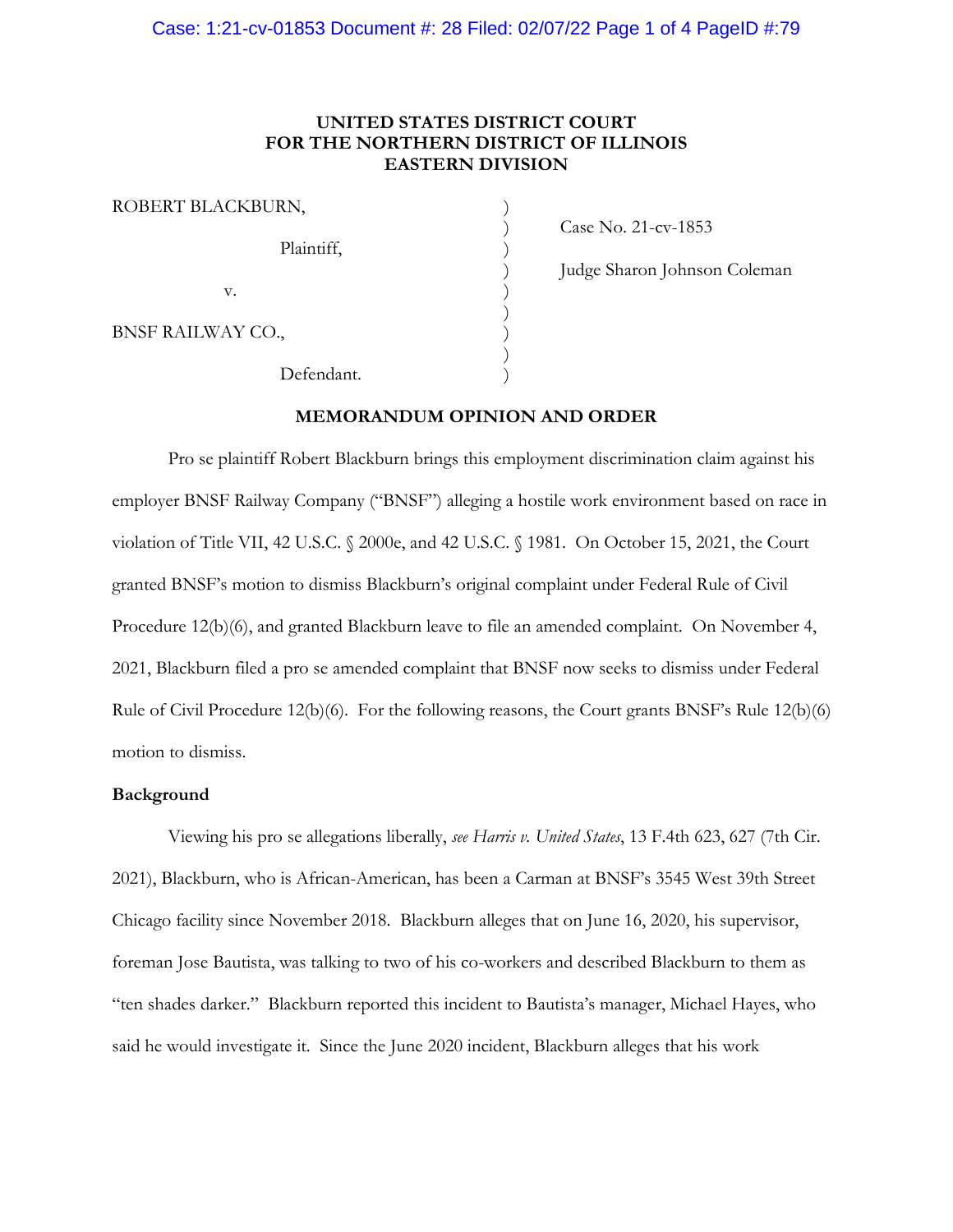#### Case: 1:21-cv-01853 Document #: 28 Filed: 02/07/22 Page 2 of 4 PageID #:80

environment has become hostile and uncomfortable because Bautista does not directly communicate with him.

#### **Legal Standard**

A motion to dismiss pursuant to Rule 12(b)(6) for failure to state a claim tests the sufficiency of the complaint, not its merits. *Skinner v. Switzer*, 562 U.S. 521, 529, 131 S.Ct. 1289, 179 L.Ed.2d 233 (2011). When considering dismissal of a complaint, the Court accepts all well-pleaded factual allegations as true and draws all reasonable inferences in favor of the plaintiff. *Erickson v. Pardus*, 551 U.S. 89, 94, 127 S.Ct. 2197, 167 L.Ed.2d 1081 (2007) (per curiam). To survive a motion to dismiss, the plaintiff must "state a claim for relief that is plausible on its face." *Bell Atlantic Corp. v. Twombly*, 550 U.S. 544, 570, 127 S.Ct. 1955, 167 L.Ed.2d 929 (2007).

#### **Discussion**

To prevail on a hostile work environment claim, a plaintiff must eventually prove that: (1) his work environment was both objectively and subjectively offensive; (2) the harassment was based on membership in a protected class; (3) the conduct was severe or pervasive enough to create a hostile work environment; and (4) a basis for employer liability. *Howard v. Cook County Sheriff's Office*, 989 F.3d 587, 600 (7th Cir. 2021); *Hackett v. City of South Bend*, 956 F.3d 504, 509 (7th Cir. 2020).

In the present motion, BNSF contends that Bautista's single comment made to Blackburn's co-workers was not severe or pervasive as required under the third hostile work environment factor. "Whether harassment qualifies as severe or pervasive depends on contextual factors such as 'the frequency of improper conduct, its severity, whether it is physically threatening or humiliating (as opposed to a mere offensive utterance), and whether it unreasonably interferes with the employee's work performance.'" *Mahran v. Advocate Christ Med. Ctr.*, 12 F.4th 708, 715 (7th Cir. 2021) (citation omitted). In short, "[t]o be severe or pervasive enough to create a hostile work environment, conduct must be 'extreme.'" *Howard*, 989 F.3d at 600 (citation omitted).

2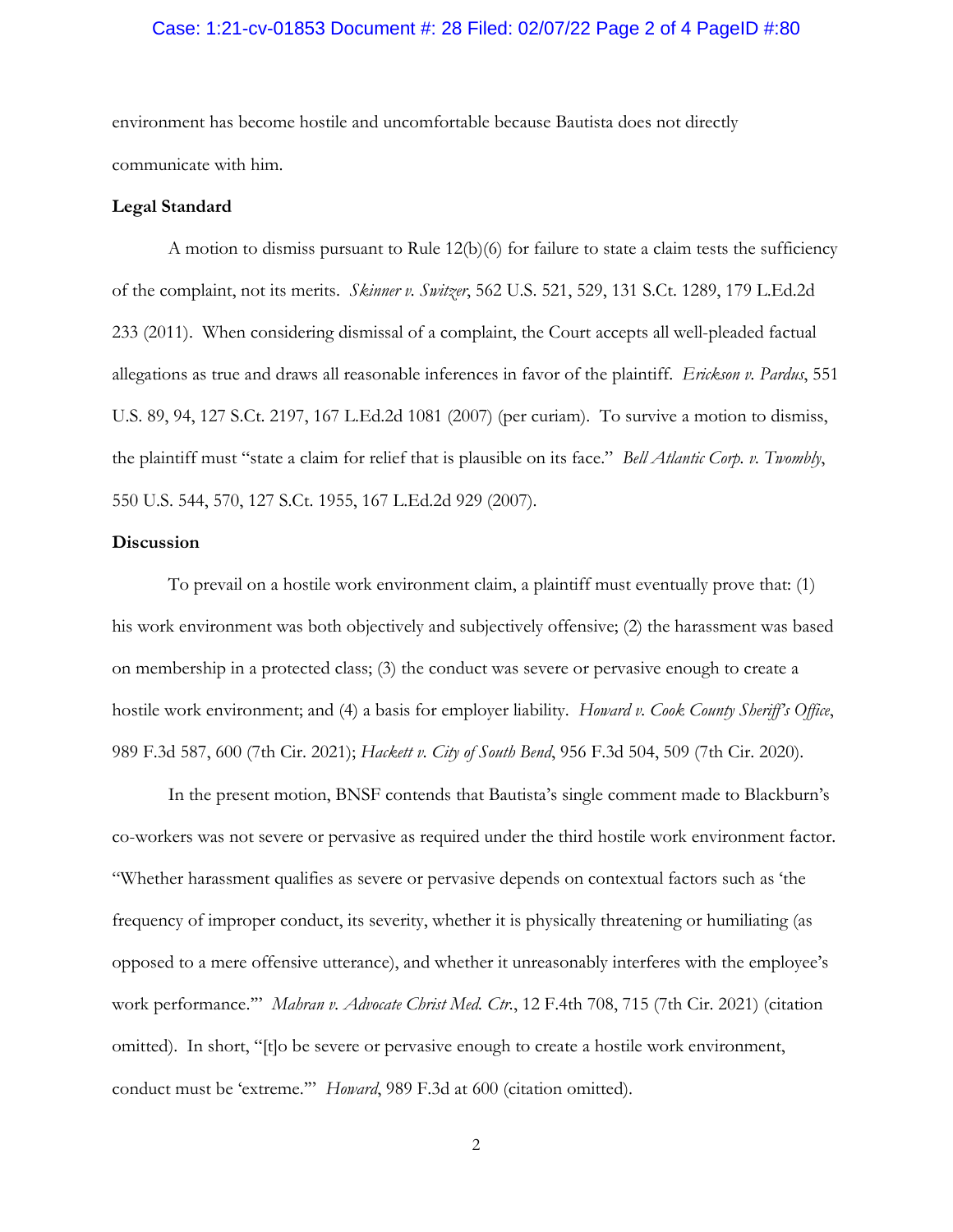#### Case: 1:21-cv-01853 Document #: 28 Filed: 02/07/22 Page 3 of 4 PageID #:81

The Seventh Circuit has held that a one-time use of a racial epithet not directed at the plaintiff is not severe enough to trigger hostile work environment liability unless there are other harassing incidents involved. *See Nichols v. Michigan City Plant Planning Dept.*, 755 F.3d 594, 601-02 (7th Cir. 2014); *Smith v. Northeastern Ill. Univ.*, 388 F.3d 559, 566–67 (7th Cir. 2004). The fact that Bautista does not talk directly to Blackburn is not considered a harassing incident under Seventh Circuit law. *See Vesey v. Envoy Air, Inc.*, 999 F.3d 456, 463 (7th Cir. 2021) (supervisor's "standoffish, unfriendly, and unapproachable" conduct does not establish an objectively hostile work environment).

The Court recognizes that Bautista is Blackburn's supervisor and that courts treat a "supervisor's use of racially toxic language in the workplace as much more serious than a coworker's." *Gates v. Board of Educ. of the City of Chicago*, 916 F.3d 631, 638 (7th Cir. 2019). That being said, the one inappropriate comment "ten shades darker" was not directed at Blackburn, but was used to describe Blackburn to his co-workers. *See Mahran*, 12 F.4th at 715. Also, the comment was not threatening. Although the Court understands this comment can be hurtful and offensive, it is well-established that "offhand comments, and isolated incidents (unless extremely serious) will not amount to discriminatory changes in the 'terms and conditions of employment.'" *Faragher v. City of Boca Raton*, 524 U.S. 775, 788 ,118 S.Ct. 2275, 141 L.Ed.2d 662 (1998); *see, e.g., Mahran*, 12 F.4th at 716. In sum, "[d]iscrimination laws do not mandate admirable behavior from employers, through their supervisors or other employees. Instead, the law forbids an employer from creating an actionably hostile work environment for members of protected classes." *Johnson v. Advocate Health & Hosp. Corp.*, 892 F.3d 887, 901 (7th Cir. 2018) (citation omitted).

The Court therefore grants BNSF's motion to dismiss. Because the Court gave Blackburn the opportunity to re-allege his hostile work environment claim, the Court's dismissal is with

3